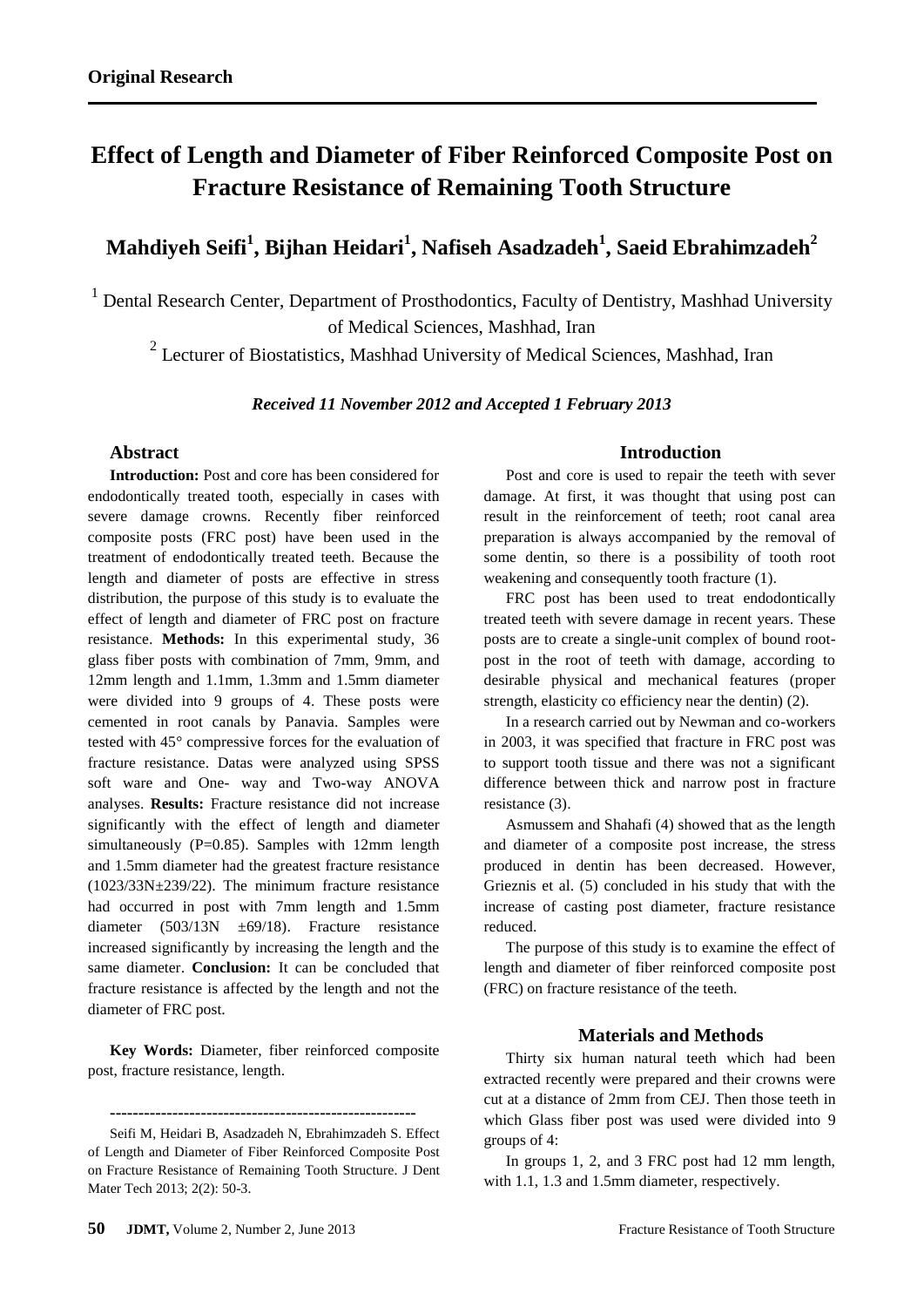In groups 3, 4, and 5 FRC post had 9 mm length, with 1.1, 1.3 and 1.5mm diameter, respectively.

In groups 10, 11, and 12 FRC post had 7 mm length, with 1.1, 1.3 and 1.5mm diameter, respectively.

The posts were cemented in root canals by Panavia F cement. Then for all cases, composite core was formed in the form of a prepared tooth using celluloid matrix and each surface of the core was radiated for 40 seconds using a light apparatus and then polymerization took place.

After this stage, the cases were placed in the acrylic up to the limit of CEJ. In order to similize the instances with clinical conditions, all were placed under 1000 thermo cycling between  $5^{\circ}$  to  $55^{\circ}$ . To do the fracture resistance test, the instances were placed in a special jig at an angle of 45º, in universal testing machine under the compressive force with the speed of 0.5 mm/min and fracture took place. Then the data were analyzed using Spss soft ware, One way, Two-way variance analysis and Tuky test.

#### **Results**

According to two way variance analysis and Table 1, fracture resistance doesn't have a significant relation

with the simultaneous effect of length and diameter  $(P=0.085)$ .

Doing one way variance analysis, it was specified that there is a significant relation between fracture resistance and increase of length in FRC post (P= 0.000). Samples with 12mm length have more fracture resistance compared to those with 7 and 9mm diameter. However, fracture resistance does not have a significant relation with diameter increase. The average proportion of fracture resistance with different length and diameters has been mentioned in Tables 2 and 3.

The average of fracture resistance in the studied groups has been shown in table 4. The maximum fracture resistance was observed in groups 3 with 12mm length and 1.5mm diameter (1023/33± 239/21). The minimum fracture resistance was in group 9 with 7mm length and 1.5mm diameter (503/73±69/18).

After fracture resistance test, the created fracture all took place above CEJ and in the middle of post and core.

**Table 1.** Two way variance analysis shows the lack of a significant relationship between fracture resistance and the simultaneous effect of length & diameter

| <b>Source</b>          |          | Sig.  |
|------------------------|----------|-------|
| <b>Corrected Model</b> | 7.979    | 0.000 |
| <b>Intercept</b>       | 1010.789 | 0.000 |
| Length                 | 2.1777   | 0.000 |
| <b>Diameter</b>        | 25/156   | 0.133 |
| <b>Diameter Length</b> | 2.292    | 0.085 |

| Table 2. Fracture strength average in groups with different FRC length |  |
|------------------------------------------------------------------------|--|
|                                                                        |  |

| Length $(mm)$ | <b>Samples</b> | <b>Standard Deviation</b> + Mean |
|---------------|----------------|----------------------------------|
|               |                | 570.61±145.24                    |
| Q             | 12             | $602.34 \pm 94.24$               |
| 12            | 12             | 914.68±182.95                    |
| Amount of P   |                | $P = 0.000$                      |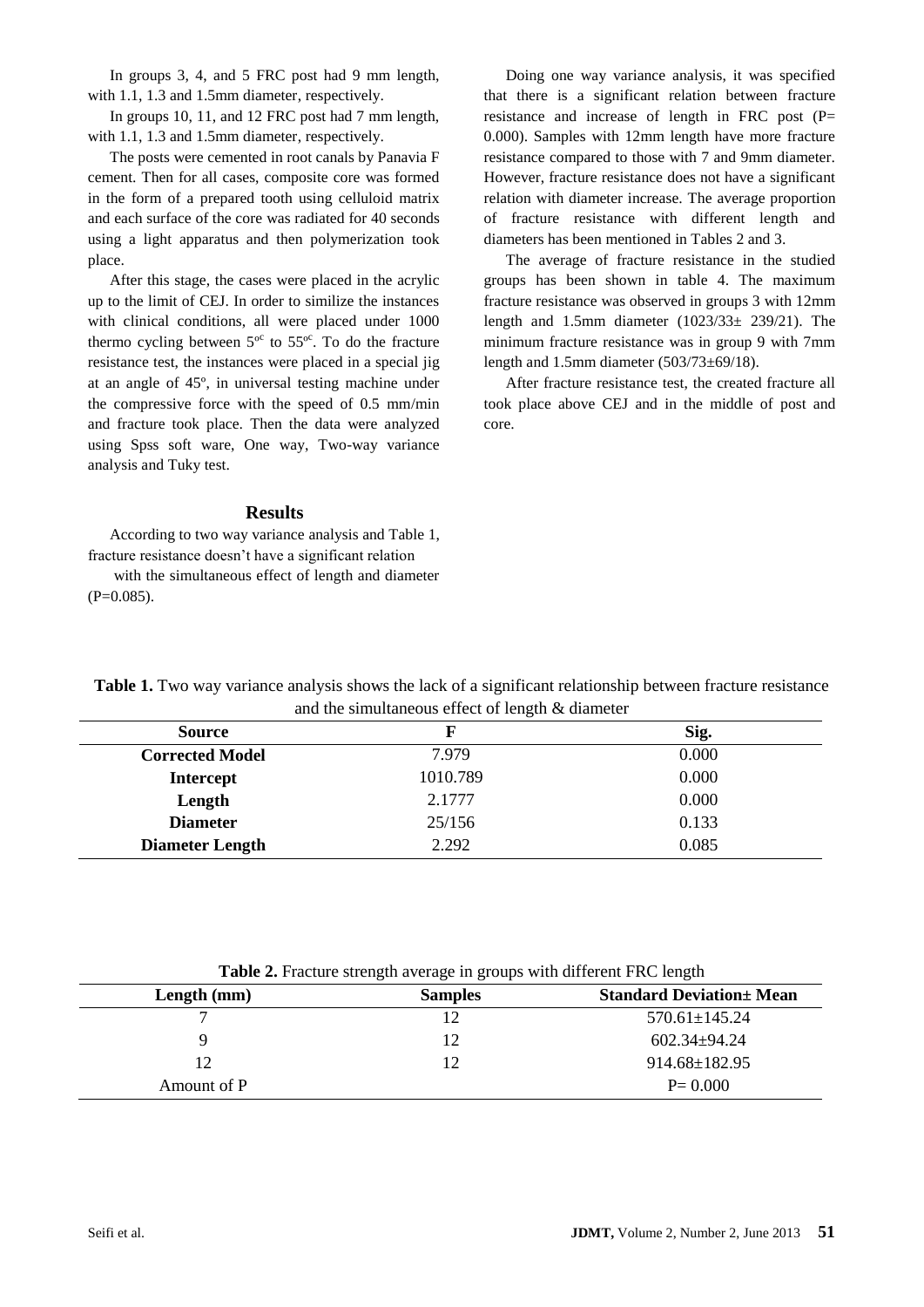| <b>Table 5.</b> Placture strength average in groups with unferent PINC diameters |                |                                                 |
|----------------------------------------------------------------------------------|----------------|-------------------------------------------------|
| Length $(mm)$                                                                    | <b>Samples</b> | <b>Standard Deviation <math>\pm</math> Mean</b> |
|                                                                                  |                | $645.13 \pm 119.26$                             |
| 1.3                                                                              |                | 755.87±200.14                                   |
| 1.5                                                                              |                | $686.63 \pm 285.14$                             |
| Amount of P                                                                      |                | $P = 0.446$                                     |

**Table 3.** Fracture strength average in groups with different FRC diameters

**Table 4.** The average fracture resistance (FR) in the studied groups

| Length (mm)                        |                                    |                                    |                 |
|------------------------------------|------------------------------------|------------------------------------|-----------------|
| 1.5                                | 1.3                                | 1.1                                | Length          |
| <b>Standard Deviation Mean</b>     | <b>Standard Deviation Mean</b>     | <b>Standard Deviation Mean</b>     | $(\mathbf{mm})$ |
| $772.88 \pm 68.95$ (First group)   | $947.8 \pm 129.41$ (Second group)  | $1023.33 \pm 239.21$ (Third group) | 12              |
| $633.68 \pm 68.98$ (Forth group)   | $640.50 \pm 97.93$ (Fifth group)   | 532.83 $\pm$ 93.92(Sixth group)    | Q               |
| $528.85 \pm 51.73$ (seventh group) | $679.29 \pm 214.14$ (Eighth group) | $503.73 \pm 69.18$ (Ninth group)   |                 |

### **Discussion**

The created fractures in samples above CEJ were at the attachment place of post and core. No fracture was seen in teeth or post and similar to other studies all the fractures were recurable and reversible while the created fractures in casting posts mostly result in vertical root fractures. The reason is the higher elasticity coefficient of metal materials compared to dentin. In FRC post, due to elasticity coefficient similar to dentin, stress distribution may be more desirable and fracture took place in the weakest part of post and core that is to say at the attachment place of post and core.

Using thicker post is accompanied by more dentin removal and consequently tooth fracture resistance reduces and fracture possibility increases (1).

On the other hand, in the studies done by Asmussen and Shahafi (4) and Holmes et al. (9) it was stated that with the increase of composite post diameter and using binding factors in cementing, the distribution of stress in dentin becomes more desirable, it can be claimed that FRC post have similar elasticity coefficient with dentin and a consistent structure of post-dentin is created with the help of adhesive cements. So in cases in which using thicker post is inevitable, FRC post with more diameters does not result in root fracture and the created probable fracture is curable.

With the increase of FRC post, the resistance arm increases and so the fracture resistance increases too. In the present study, the fracture resistance has a significant relation with the relation between resistance and diameter increase.

The maximum fracture resistance was in a group which used FRC post with 12mm length and 1.5 mm diameter (1023±239.22). The minimum fracture resistance was also observed in FRC post with 7mm length and 1.5mm diameter (503.73N±69.18). Although among the studied groups, there was not a significant relation between fracture resistance and the simultaneous increase of length and diameter, it is quite clear that the reason why fracture resistance is more in the first group is that post length is more so according to Asmussen's study, stress distribution is more proper in this state. In the present study, the fracture resistance is within an acceptable range according to the fact that resultant occlusal forces even at the present of parafunction forces are between 254N and 632N.

#### **Conclusion**

Within the limitation of this study, it is concluded that:

1. Fracture resistance does not have significant relation with simultaneous increase of length and diameter of post.

2. As the length increases and FRC post diameter remains fixed, fracture resistance increases.

3. In fixed lengths, the increase of FRC post diameter does not have a significant effect on fracture resistance.

### **Acknowledgement**

This study was supported for post graduate thesis by a research grant from the Vice Chancellor for Research of Mashhad University of Medical Sciences, Mashhad, Iran. The authors wish to thank Dr. Shahin Rokni for her help with the preparation of this study.